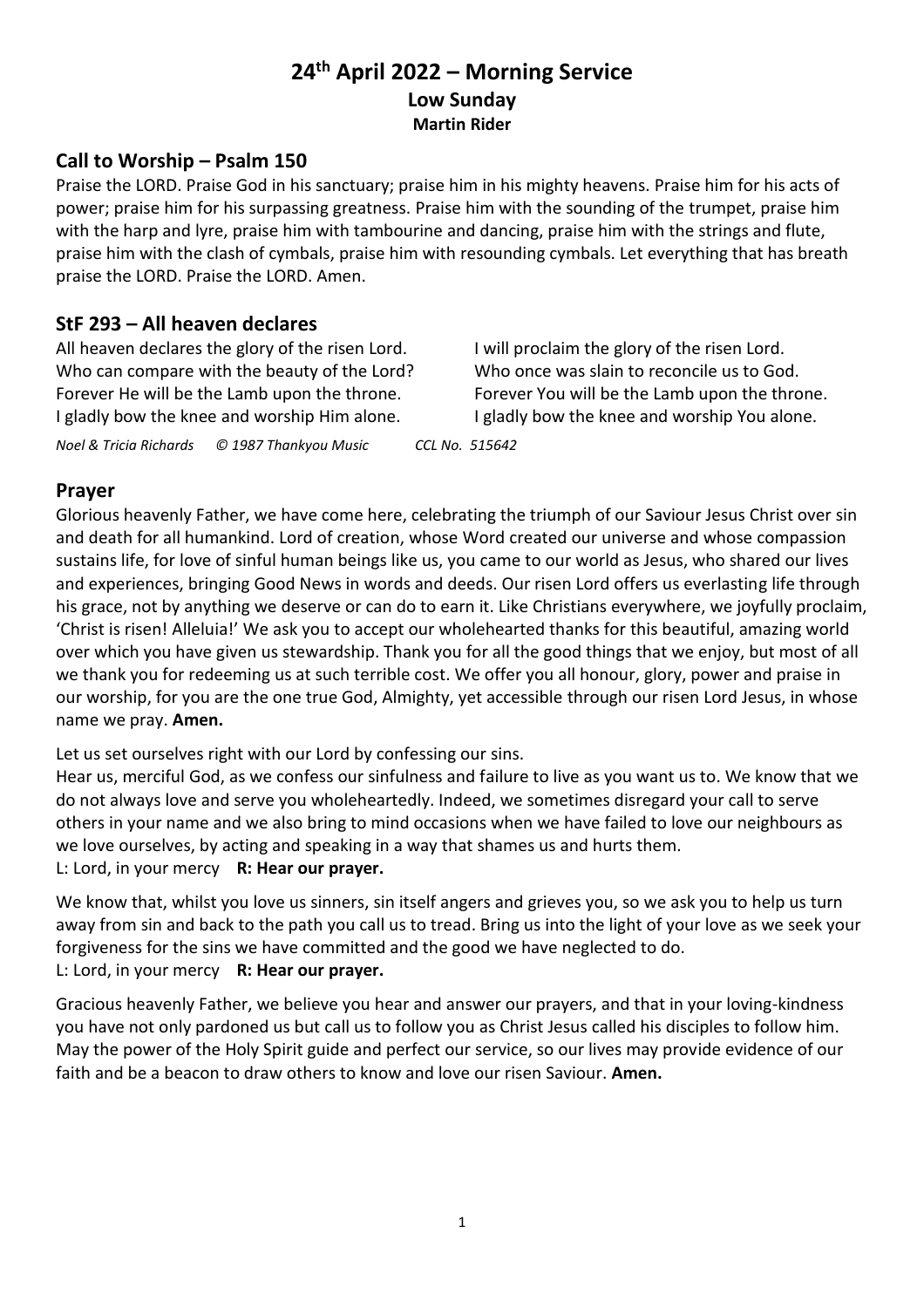## **The Lord's Prayer**

Our Father,who art in heaven, hallowed be thy name; thy kingdom come; thy will be done; on earth as it is in heaven. Give us this day our daily bread. And forgive us our trespasses, as we forgive those who trespass against us. And lead us not into temptation; but deliver us from evil. For thine is the kingdom, the power, and the glory for ever and ever. **Amen.**

Our Father in heaven, hallowed be your name, your kingdom come, your will be done, on earth as in heaven. Give us today our daily bread. Forgive us our sins as we forgive those who sin against us. Save us from the time of trial and deliver us from evil. For the kingdom, the power, and the glory are yours now and for ever. **Amen.**

We continue our worship with Revd. Fred Pratt Green's 1969 version of a hymn written by Revd. George Woodward in 1894. Revd. Fred's words invite to sing joyfully as we proclaim the risen Lord.

## **StF 314 – This joyful Eastertide**

- 1) This joyful Eastertide, What need is there for grieving? Cast all your cares aside And be not unbelieving:
- *Ch) Come, share our Easter joy That death could not imprison, Nor any power destroy, Our Christ, who is arisen, arisen, arisen, arisen!*

*Fred Pratt Green © 1969 Stainer & Bell Ltd CCL No. 515642*

- 2) No work for him is vain, No faith in him mistaken, For Easter makes it plain His kingdom is not shaken:
- 3) Then put your trust in Christ, In waking and in sleeping. His grace on earth sufficed; He'll never quit his keeping:

# **Prayers of Intercession**

We come now to our prayers of intercession. As the horrors of the fighting in Ukraine we begin with a prayer for that country. Let us pray.

Lord of all nations, you made us, you love us all and understand everything about us. Christ died for all people at Calvary to effect the new eternal covenant and to draw us close as your earthly children, but our failure to live in peace with our neighbours is heart-breaking for us as well as to you, especially as we witness the suffering of Ukraine as that country faces attacks by Russia. We pray that a peace treaty can soon be negotiated to end the conflict, that the Kremlin's plans are frustrated and those who have committed war-crimes will face justice in due time. We ask that Ukraine will remain a free, democracy after hostilities have ceased and that other nations will continue to provide practical support and hospitality not only during the conflict, but as long as help is needed.

In your mercy Lord, be with the Ukrainian people. Grant President Zelenskyy and his advisors the wisdom and judgment needed to lead the people throughout and beyond the conflict. We pray the armed forces and militia will be given the means to resist Russia's might. Loving God, enfold in your arms Ukrainian civilians, who have to shelter from bombardment in appalling need and conditions. Protect them as a hen gathers her chicks beneath her wings. Grant them steadfast courage and look on them with compassion. Remember, too, Ukrainian refugees, who are fleeing to friendly countries. May they be made welcome and receive all the support they need. Above all, Lord, restore peace to Ukraine and help it rebuild what war has destroyed. We offer our prayer in Jesus' name. **Amen.**

We continue with prayers about our concerns for the world.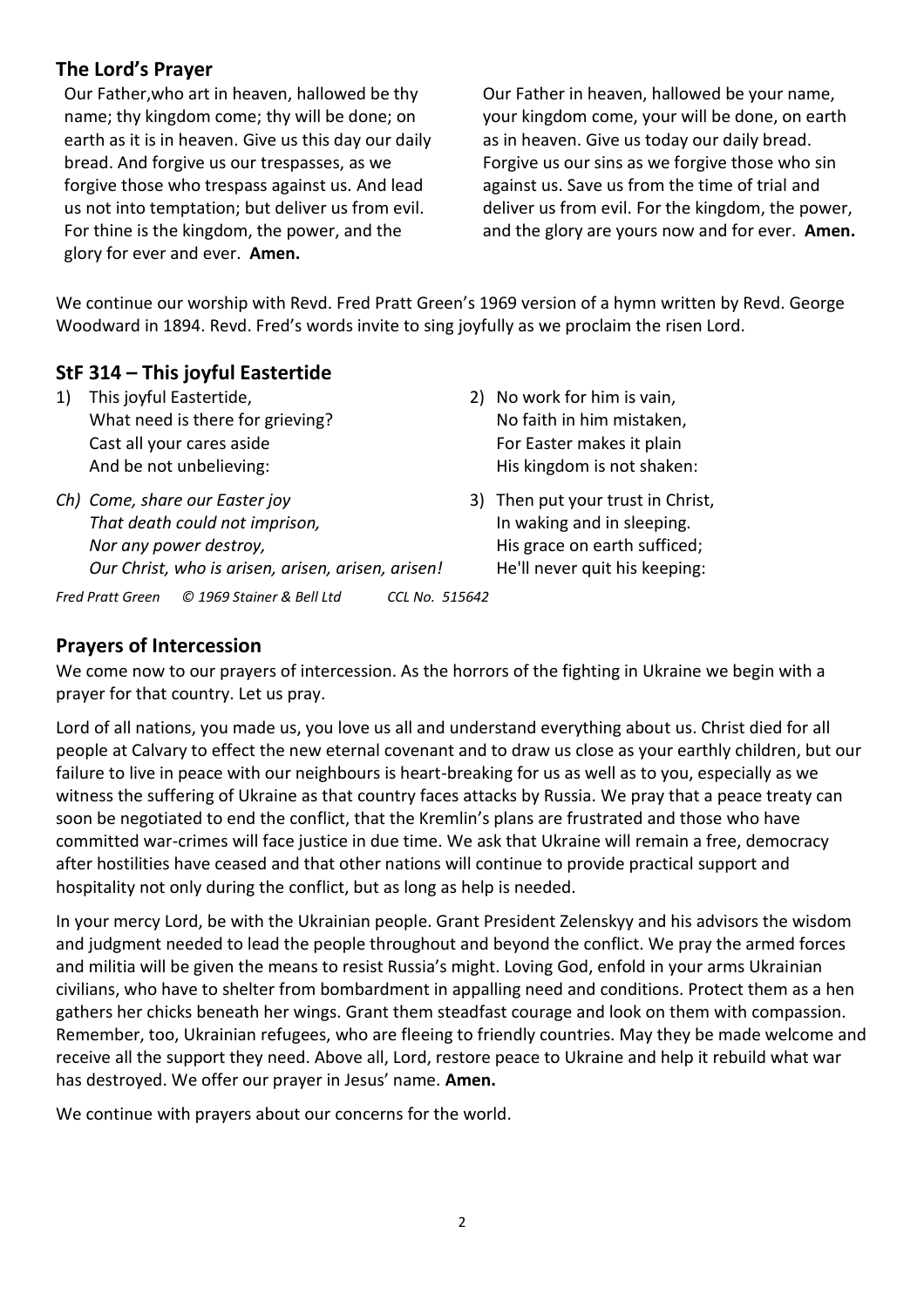Loving God, Jesus' passion, death and resurrection remind us that you care for us with love that knows neither boundaries, nor imposes conditions. Teach us to share your love with our neighbours, nearby and far away. Grant us faith, wisdom, compassion and steadfastness to serve you as you desire. Do not let us not close our eyes and hearts to injustice, prejudice or neglect, but instead bid us strive courageously for the wellbeing of everyone we meet.

Lord of all nations, besides praying for an end to the conflict in Ukraine, we pray for peace across the world. Guide national leaders to resolve disputes with neighbours by negotiation rather than resorting to military action. Instead, may they learn to rule with justice and mercy, for only then can true peace be established and prevail. In your mercy, hear our prayer for all victims of warfare, terrorism and persecution. Grant them the resources and encouragement they need to rebuild their lives and to be healed in body, mind and spirit.

We pray for the people of Afghanistan, Ethiopia, Yemen and Sudan where serious famines may lead to catastrophic loss of life unless direct action is swiftly taken. May the situation in Ukraine not divert the attention of governments and relief agencies from providing much-needed aid.

Lord of healing, reach out to people who are sick, infirm, troubled or lonely and particularly all who live with a dementia, their friends, families and carers. We remember those whose conditions have deteriorated because of the pandemic preventing them from being treated. Reach out to them in mercy, offering comfort, renewed strength, hope, healing and peace. We remember, too, people who have lost loved-ones during the past two years, both because of COVID19 and for other reasons, many of whom have been unable either to mark their passing or to mourn because of restrictions at funerals. We pray for neighbours who are suffering from the physical, mental, social and economic effects of the pandemic and, not least of all, for children whose education and general wellbeing have been seriously harmed during the pandemic.

In a time of silence, we bring to mind people around us who are in special need of your care and, as we name them before you, we are confident you will know their needs and will reach out to them in lovingkindness………. Lord, wherever possible, help us to offer them practical support and friendship and we ask you to embrace everybody for whom we pray with the warmth of your love, offering them healing, courage, comfort and lasting peace.

Holy God, we pray not only for our Circuit and other churches in our district, but also the World Church. As we emerge from the dark shadow of coronavirus, help us learn new, effective ways of meeting the needs of our communities, ways that reflect the goodness and grace of Jesus as we serve him with united, faithful hearts. Abba, Father God, may the news that neither sin nor death has the final word inspire us in our discipleship. Keep our hearts warm and teach us to reveal the light of your love in all we do and say, in the name of Christ Jesus, our risen Lord, to whom be honour, praise, glory and power now and forevermore. **Amen.**

### **Reading: Luke 24:13 – 35**

Now that same day two of them were going to a village called Emmaus, about seven miles from Jerusalem. They were talking with each other about everything that had happened. As they talked and discussed these things with each other, Jesus himself came up and walked along with them; but they were kept from recognizing him. He asked them, "What are you discussing together as you walk along?" They stood still, their faces downcast. One of them, named Cleopas, asked him, "Are you the only one visiting Jerusalem who does not know the things that have happened there in these days?" "What things?" he asked. "About Jesus of Nazareth," they replied. "He was a prophet, powerful in word and deed before God and all the people. The chief priests and our rulers handed him over to be sentenced to death, and they crucified him; but we had hoped that he was the one who was going to redeem Israel.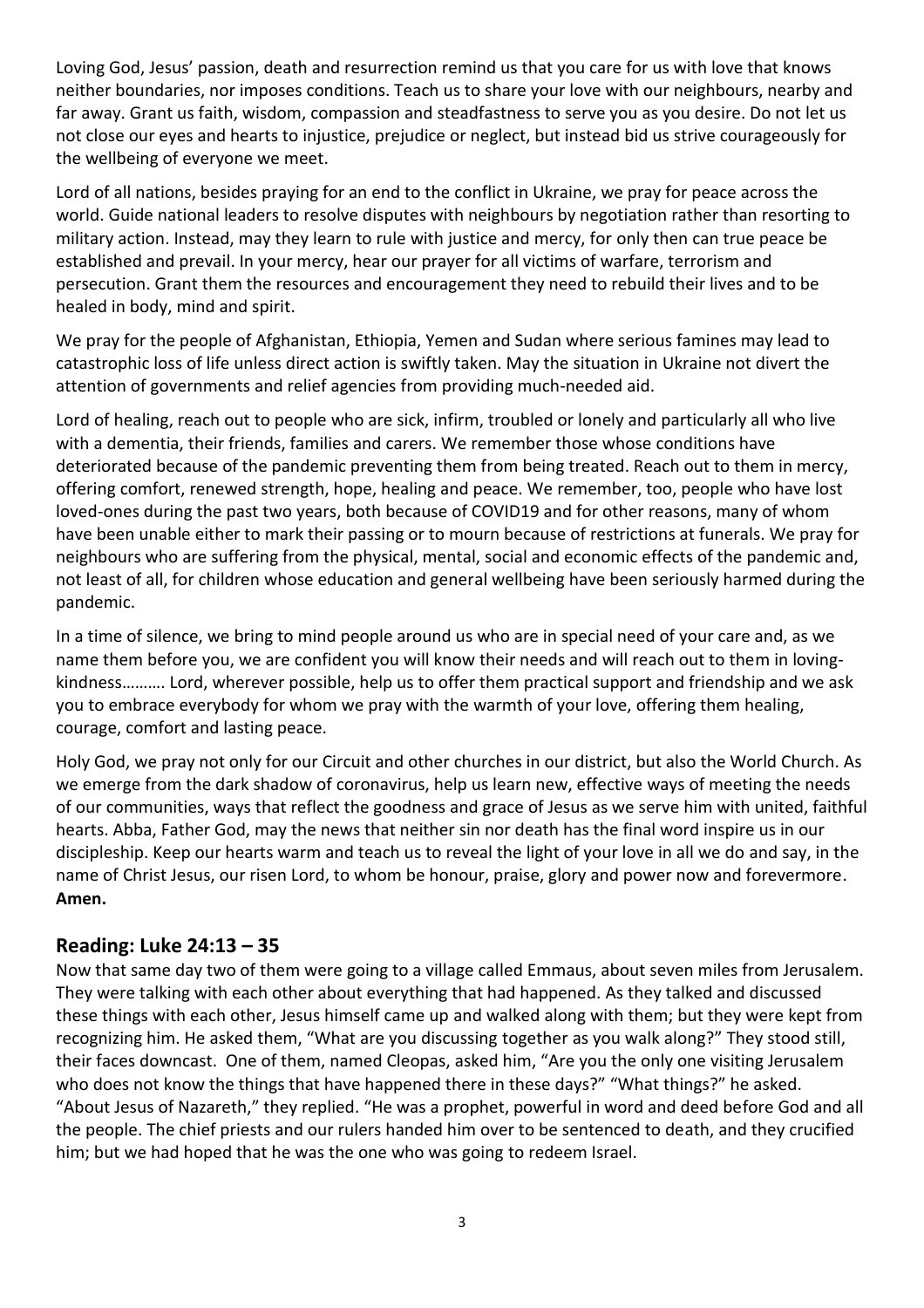And what is more, it is the third day since all this took place. In addition, some of our women amazed us. They went to the tomb early this morning but didn't find his body. They came and told us that they had seen a vision of angels, who said he was alive. Then some of our companions went to the tomb and found it just as the women had said, but they did not see Jesus."

He said to them, "How foolish you are, and how slow to believe all that the prophets have spoken! Did not the Messiah have to suffer these things and then enter his glory?" And beginning with Moses and all the Prophets, he explained to them what was said in all the Scriptures concerning himself. As they approached the village to which they were going, Jesus continued on as if he were going farther. But they urged him strongly, "Stay with us, for it is nearly evening; the day is almost over." So he went in to stay with them. When he was at the table with them, he took bread, gave thanks, broke it and began to give it to them. Then their eyes were opened and they recognized him, and he disappeared from their sight. They asked each other, "Were not our hearts burning within us while he talked with us on the road and opened the Scriptures to us?" They got up and returned at once to Jerusalem. There they found the Eleven and those with them, assembled together and saying, "It is true! The Lord has risen and has appeared to Simon." Then the two told what had happened on the way, and how Jesus was recognized by them when he broke the bread.

Our penultimate hymn was written by Marty Haugen, who was raised in the American Lutheran Church, yet found his first job as a church musician in a Roman Catholic parish. Finding a vocation in that parish to provide accessible songs for worship, he continued to compose hymns for the Evangelical Lutheran Church and he is composer-in-residence at Mayflower Community Congregational Church in Minneapolis.

## **StF 308 – On the journey to Emmaus**

1) On the journey to Emmaus with our hearts cold as stone - The One who would save us had left us alone. Then a stranger walks with us and, to our surprise,

He opens our stories and he opens our eyes.

2) And our hearts burned within us as we talked on the way, How all that was promised was ours on that day. So we begged him, 'Stay with us and grant us your word.' We welcomed the stranger and we welcomed the Lord.

3) And that evening at the table as he blessed and broke bread,

We saw it was Jesus arisen from the dead; Though he vanished before us we knew he was near -

The life in our dying and the hope in our fear.

4) On our journey to Emmaus, in our stories and feast, With Jesus we claim that the greatest is least: And his words burn within us - let none

 be ignored - Who welcomes the stranger shall welcome the Lord.

*Marty Haugen © 1995 GIA Publications CCL No. 515642*

## **Sermon**

Shabbat shalom Chaverim! Let me introduce myself. I am Cleopas, not one of the twelve, but nevertheless a follower of Jesus of Nazareth, the Christ. My wife, Mary, and I had gone with the Master and his friends to celebrate Pessach in Jerusalem and watched him ride in to the adulation of a large crowd, many of whom were fellow Galileans. We'd heard and seen him teach and heal, but when he raised his friend, Lazarus, four days after death we agreed with Peter that Jesus is the Messiah. Thus both Mary and I expected the Lord to raise a revolution to destroy the power of occupying Romans, to reunite Israel and Judea, and restore the country to the level of wealth and political power it had enjoyed when David was King. We'd anticipated the Messiah would have made Jews honour a new covenant with God, but for many of us at that time salvation meant freedom from occupation, gaining power and wealth more than personal holiness.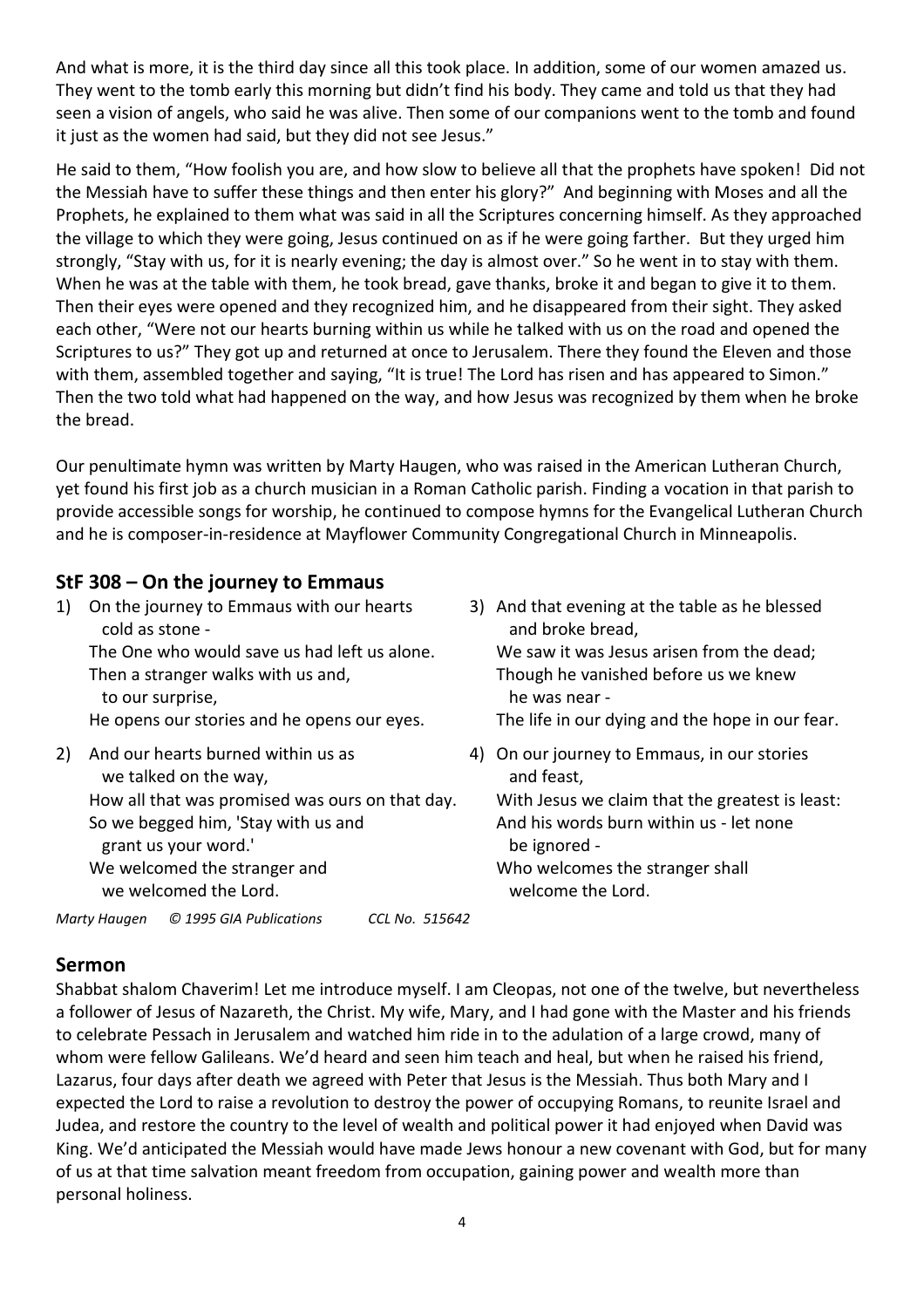What actually occurred had left us inconsolable. To our surprise, Jesus had ridden into Jerusalem on a young donkey, like the King of peace in Zechariah, rather than on a war horse. Within a week, the Master had been betrayed by that zealot, Judas, abandoned by his disciples and those cries of 'Hosanna!' changed to 'Crucify him!' Certainly none of us envisaged Jesus submitting to his enemies like a lamb to slaughter. My Mary had joined other women at the crucifixion, but none of us men did, except for John. We'd hidden in the same barred room, terrified of being discovered and sharing the Master's fate.

Imagine our feelings on the morning after the Sabbath ended, when our women went to finish anointing Jesus' body according to our customs. Soon afterwards, Mary Magdalene returned, crying that Jesus' body had been taken from the tomb, so Peter and John ran to investigate, but had returned only confirming that the tomb was empty. Later Mary Magdalene had reappeared shouting, 'The Lord is risen!' and the other women including my Mary affirmed this report. Some of the disciples told Mary that her demons had returned and blamed the women for being foolish. Of course none of us believed the women's news of the Master's resurrection, so, imagine how poisonous the atmosphere became in that room, unbearable enough for us to want to leave for home, whatever the risk.

As we plodded along, despondent that what had begun as a great adventure had ended in ashes of hopelessness: the Messiah killed as a common criminal; neither revolution nor salvation had happened and, to cap it all, his body had disappeared from the tomb! Now Emmaus is 20 stadia or 7 miles north west of Jerusalem, so we'd considerable time to try to make sense of events, but as we walked and talked, we were overtaken by a figure who asked what we were discussing. We were utterly amazed, for Jesus' crucifixion had been the talk of Jerusalem for the past three days.

When we told him, the stranger gently rebuked us: "How foolish you are, and how slow of heart to believe all that the prophets have spoken! Did not the Christ have to suffer these things and then enter his glory?" He went on to explain how prophets had pointed to how God's salvation would come through Jesus. By the time we reached our home, it was nearly sunset, but we'd clearly so enjoyed the stranger's conversation we offered him hospitality at our house, rather have him travel in the dark. Even then we didn't recognise him until he broke bread and blessed it – as we had asked him to do as so learned a guest. The way in which he did it revealed him to us as the risen Lord, yet in the time it took us to glance at one another, Jesus had vanished, leaving us to reflect upon what had happened, how our hearts were strangely warmed as the mystery of the cross was revealed to us. Forgetting the hour, the darkness and risks we were taking, we returned at once to Jerusalem, only to be told Jesus had appeared to Peter. Oy, our sore feet! Was it an anti-climax? No, chaverim, it confirmed the Master has been raised according to the scriptures.

What message does this encounter on the Emmaus Road hold for us? Just as Mary recognised the risen Christ when she was called by name, so we realised his identity when Jesus performed a familiar action  $-$  it reminded us of his eucharistic command. In other words, we can and do encounter Jesus in mundane situations – they don't need to be mountain-top meetings, or Damascus Road experiences. We can meet the Lord in other people, too, when we give or receive help, share communion, or pray. Remember, when see Christ in strangers, like Mary and me, our hearts will be warmed with his love. Thus the apparent defeat of Jesus at Calvary became his great victory over evil's power in the world. It means that, even when situations seem hopeless, they're not beyond God's reach in Jesus, for resurrection means Jesus has triumphed over sin and the Last Enemy, death. God has the last word: he's triumphed and will continue to do so; Jesus' blood has united us with God as his children, his holy priesthood. God's generous love invites us to follow him; it does not coerce us.